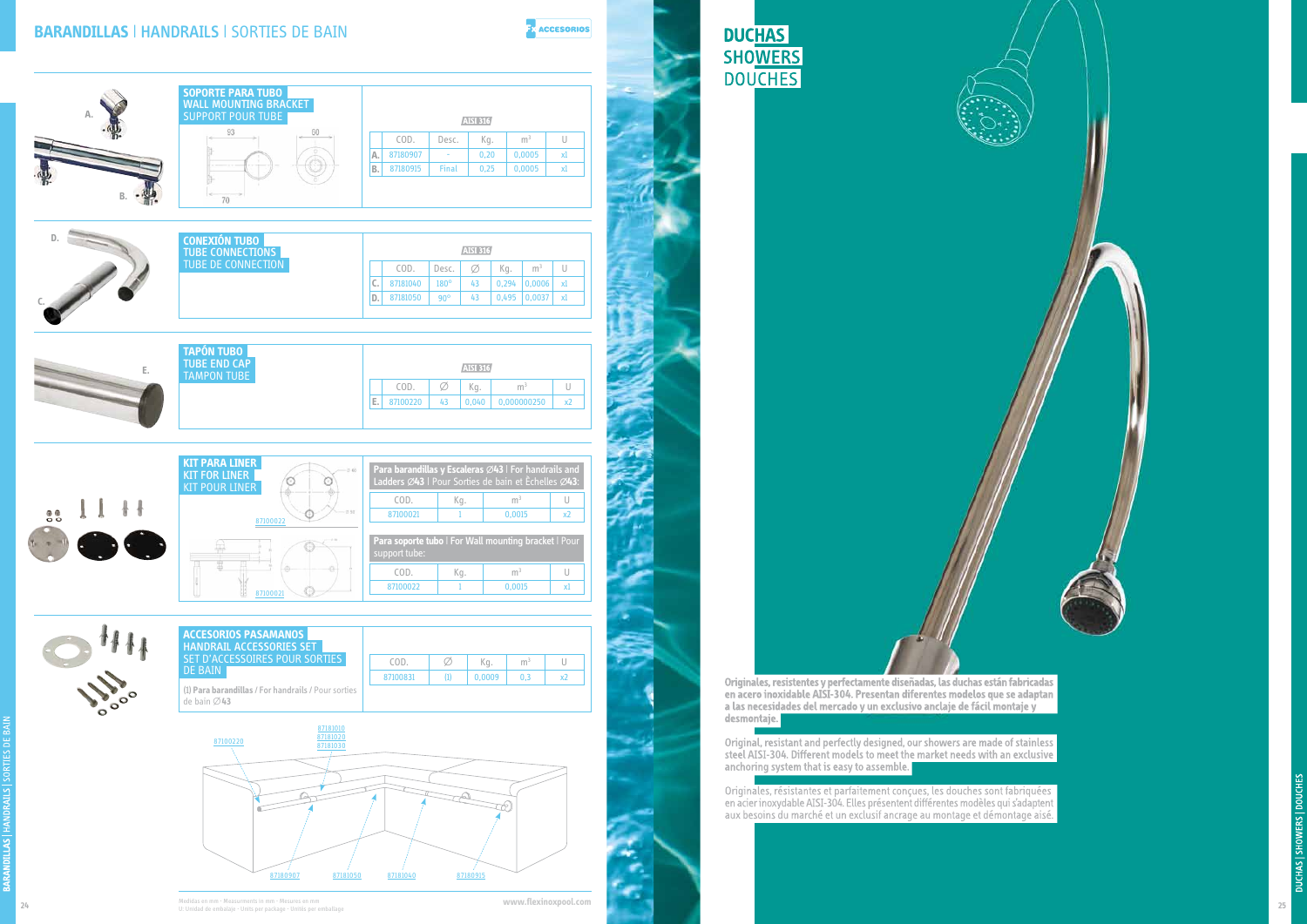# **DUCHAS** I SHOWERS I DOUCHES

### **AGUA FRÍA Y CALIENTE CON MONOMANDO** I COLD AND HOT WATER WITH MIXING TAP I  $426$  $377$  $\frac{1}{2}$  070 I Incluit les vis d'assemblée **No necesita anclaje** I No anchor needed I N'a pas besoin de l'ancrage 202 COD. 87170080 E  $143$ 백 M10



11 Unidad de embaliae unity measurements unity and the emballiance of the controlled and the controlled and the controlled and the controlled and the controlled and the controlled and the controlled and the controlled and Medidas en mm · Measurments in mm · Mesures en mm U: Unidad de embalaje · Units per package · Unités per emballage **www.flexinoxpool.com**

**OVAL CON LAVAPIES** I OVAL WITH FEETWASHER I OVALE AVEC ROBINET PIEDS



| ۸q. |      |
|-----|------|
| 22  | 0,14 |



Δ.



|      |                                                      | <b>DOBLE   DOUBLE   DOUBLE</b> |                |               |  |
|------|------------------------------------------------------|--------------------------------|----------------|---------------|--|
|      |                                                      |                                |                |               |  |
| Kg.  |                                                      |                                | m <sup>3</sup> |               |  |
| 8    |                                                      |                                | 0,05           |               |  |
|      | : closure valve l                                    |                                |                | <b>PRESTO</b> |  |
| Κg.  |                                                      |                                | m <sup>3</sup> |               |  |
| 8    |                                                      |                                | 0,05           |               |  |
|      | 39, no incluido<br>, not included<br>939, non inclus |                                |                |               |  |
| Kq.  |                                                      | m <sup>3</sup>                 |                | U             |  |
| 0,98 |                                                      | 0,0033                         |                | x1            |  |

**Incluye tornillos de montaje** I Includes screws for asssembling



| COD.                                                                    | Kg.                                                     | m <sup>3</sup> |
|-------------------------------------------------------------------------|---------------------------------------------------------|----------------|
|                                                                         |                                                         |                |
|                                                                         | Conexión rápida   Fast connection   Raccordement rápide |                |
| Grifo fluxómetro   Automatic valve   Robinet<br>automatique             |                                                         |                |
| No necesita anclaje   No anchor needed   N'a pas besoin<br>de l'ancrage |                                                         |                |
| Incluit les vis d'assemblée                                             |                                                         |                |

## **DUCHAS** I SHOWERS I DOUCHES

**E** ACCESORIOS

## E. ACCESORIOS



Medidas en mm · Measurments in mm · Mesures en mm



U: Unidad de embalaje · Units per package · Unités per emballage **www.flexinoxpool.com**

2354

**CON LAVAPIES** I WITH FEETWASHER I AVEC ROBINET PIEDS







| COD.                                                            | Kg. |                                                            | m <sup>3</sup> |     |
|-----------------------------------------------------------------|-----|------------------------------------------------------------|----------------|-----|
| 87170056                                                        | 5   |                                                            | 0.04           | Ø22 |
|                                                                 |     | <b>Incluye anclaje</b> / Includes anchor / Incluit ancrage |                |     |
|                                                                 |     |                                                            |                |     |
|                                                                 |     |                                                            |                |     |
|                                                                 |     |                                                            |                |     |
|                                                                 |     |                                                            |                | Ø43 |
| TAPA ANCLAJE DUCHA (OPCIONAL)<br>COVER SHOWER ANCHOR (OPTIONAL) |     |                                                            |                |     |
| COUVERCLE ANCRAGE DOUCHE (EN OPTION)                            |     |                                                            |                |     |
| COD.                                                            | Kg. | m <sup>3</sup>                                             |                |     |
| 87100947                                                        | 0,1 | 0.001                                                      | x1             |     |